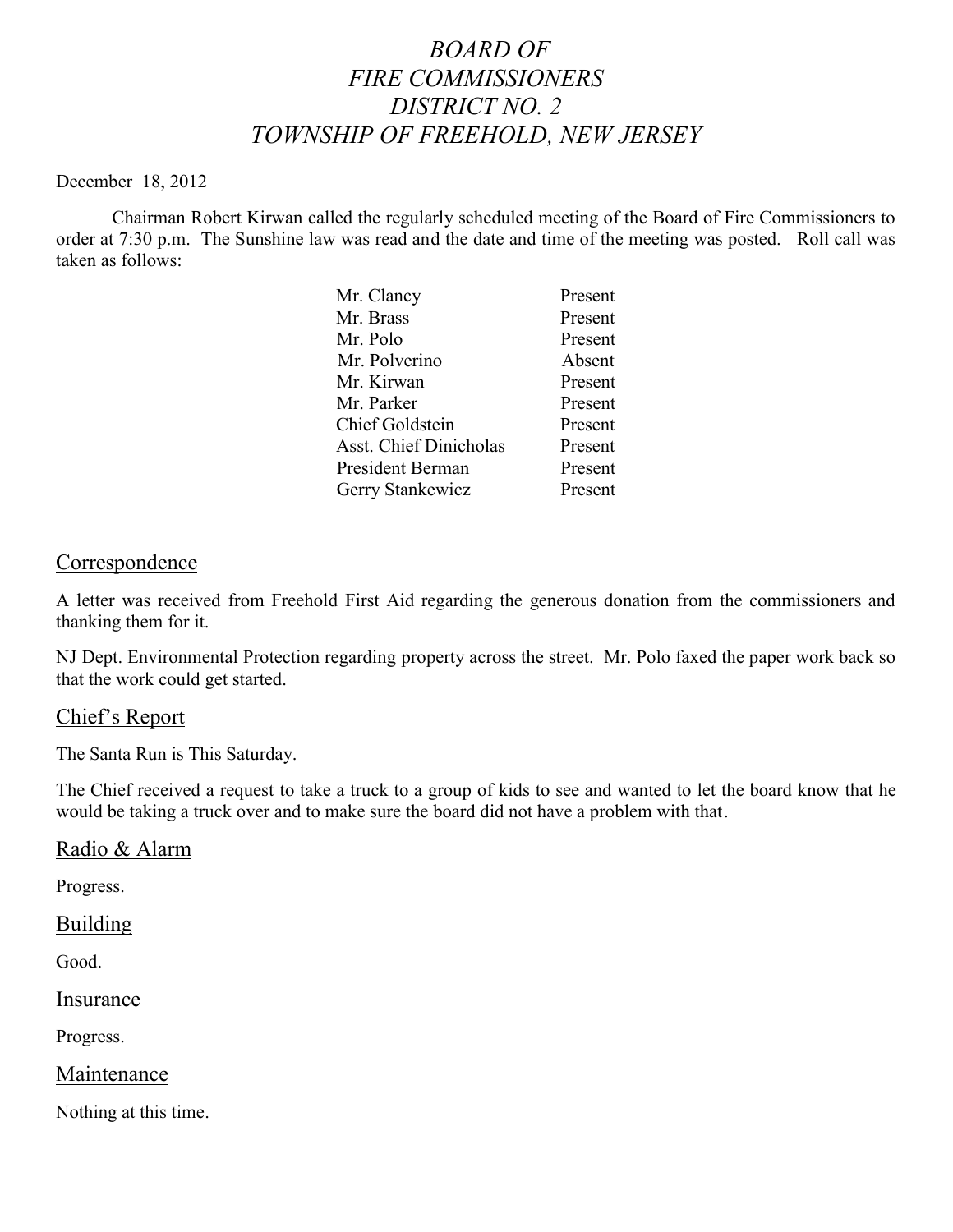## New Business

Nothing at this time.

## Old Business

Ice Machine – for Daniels Way the estimated cost is \$4,000 for the ice maker, bin and filter for a 500lb ice machine. Mr. Polo made a motion and Mr. Clancy  $2<sup>nd</sup>$  it role was called and it was approved to purchase. Asst. Chief Dinicholas will pick it up before the end of the year.

Spec. Writer – Everything needs to be ready by the  $16<sup>th</sup>$  of February so that it can go out to bid.

## Budget

Mr. Brass made a motion to open the public meeting on the budget and Mr. Clancy  $2<sup>nd</sup>$  it and the meeting was opened. The budget was \$2,187,620 with \$1,046,000 to be raised by taxation. Mr. Stankewicz went over the budget and it was approved by the board. Mr. Brass made a motion to close the hearing and Mr. Polo  $2<sup>nd</sup>$  it role was called and the public meeting was closed. Mr. Clancy made a motion to adopt the budget and Mr. Polo 2<sup>nd</sup> it role was called and the budget was adopted.

## Treasurer's Report

Received the 4<sup>th</sup> quarter payment from Freehold Township for \$253,857 and deposited it in the money market account on11/28/12.

Freehold Savings Bank

| Checking       |                                | 619.29         |  |
|----------------|--------------------------------|----------------|--|
|                | CD                             | 1,127,611.91   |  |
|                | Money Market                   | 961,199.51     |  |
| Total assets:  |                                | \$2,089,430.71 |  |
| December Bills |                                |                |  |
| 8554           | US Postmaster of Freehold      | 450.00         |  |
| 8555           | JCP & L                        | 353.84         |  |
| 8556           | Verizon Wireless               | 781.03         |  |
| 8557           | Best Buy                       | 2,356.93       |  |
| 8558           | Roy Press Inc.                 | 115.00         |  |
| 8559           | Buchanan, Ingersol & Rooney PC | 972.50         |  |
| 8560           | NJ Natural Gas                 | 1,293.37       |  |
| 8561           | Motorola                       | 12,172.80      |  |
| 8562           | Verizon                        | 445.17         |  |
| 8563           | Cablevision                    | 163.72         |  |
| 8564           | E. Freehold Fire Co.           | 20,000.00      |  |
| 8565           | Grainger                       | 860.70         |  |
| 8566           | Paul Conway Shields            | 2,367.46       |  |
| 8567           | <b>ID</b> Ville                | 238.81         |  |
| 8568           | Coby Graphics                  | 720.00         |  |
| 8569           | NJ Fire Equip.                 | 19,425.39      |  |
| 8570           | <b>US Grounds</b>              | 643.66         |  |
| 8571           | Twsp. of Freehold              | 28.74          |  |